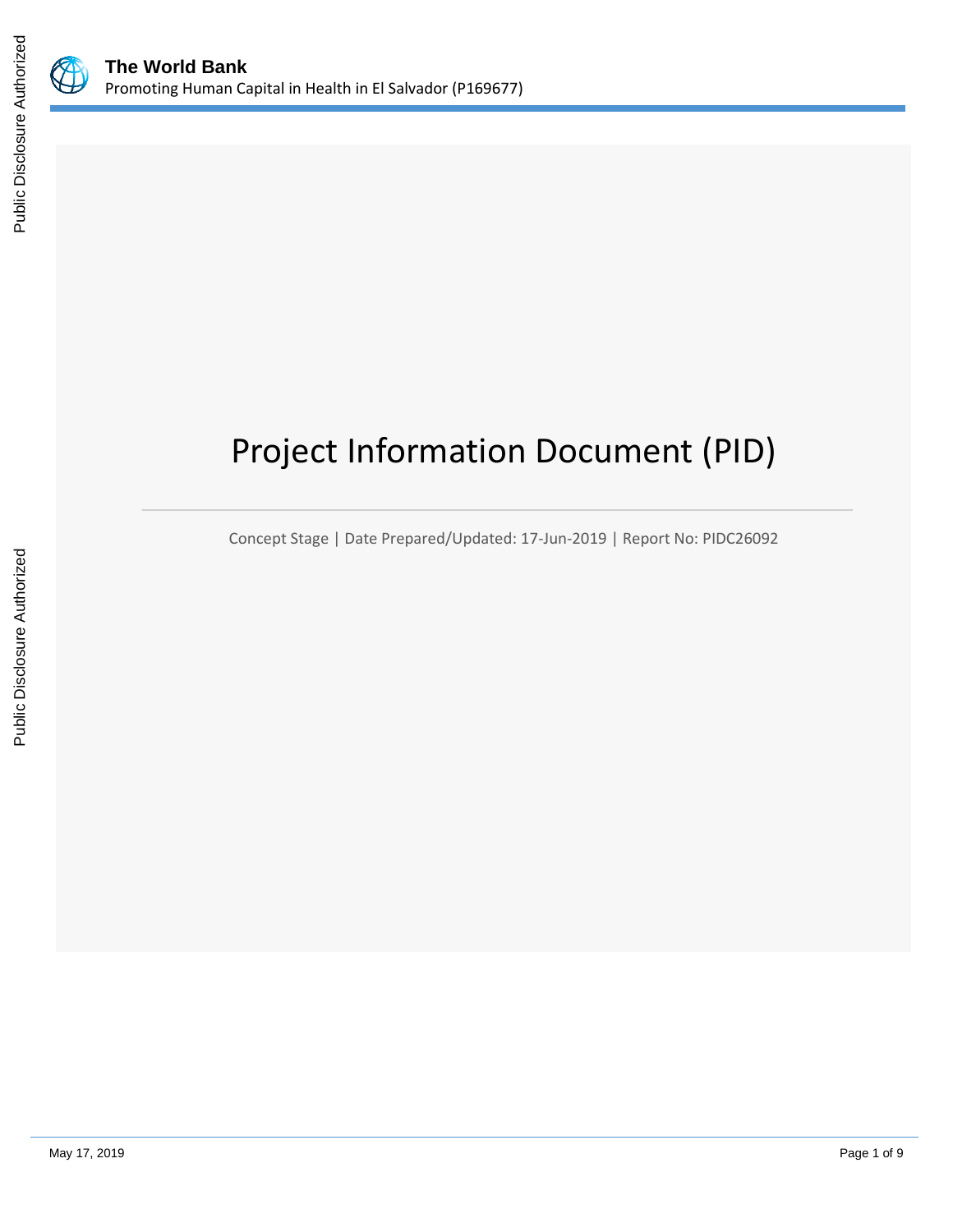

# **BASIC INFORMATION**

#### **A. Basic Project Data**

| Country<br>El Salvador                                             | Project ID<br>P169677                           | Parent Project ID (if any)                       | <b>Project Name</b><br><b>Promoting Human</b><br>Capital in Health in El<br>Salvador (P169677) |
|--------------------------------------------------------------------|-------------------------------------------------|--------------------------------------------------|------------------------------------------------------------------------------------------------|
| Region<br>LATIN AMERICA AND<br>CARIBBEAN                           | <b>Estimated Appraisal Date</b><br>Oct 16, 2019 | <b>Estimated Board Date</b><br>Dec 12, 2019      | Practice Area (Lead)<br>Health, Nutrition &<br>Population                                      |
| <b>Financing Instrument</b><br><b>Investment Project Financing</b> | Borrower(s)<br>Republic of El Salvador          | <b>Implementing Agency</b><br>Ministry of Health |                                                                                                |

**Proposed Development Objective(s)** 

The overarching objective of the Project is to promote human capital accumulation. Specifically the PDOs are: (a) to foster healthy environments for children, adolescents and adults; and (b)to improve health service delivery for selected NCDs.

#### **PROJECT FINANCING DATA (US\$, Millions)**

#### **SUMMARY**

| <b>Total Project Cost</b> | 200.00 |
|---------------------------|--------|
| <b>Total Financing</b>    | 200.00 |
| of which IBRD/IDA         | 200.00 |
| <b>Financing Gap</b>      | 0.00   |

#### DETAILS

| International Bank for Reconstruction and Development (IBRD) | 200.00 |
|--------------------------------------------------------------|--------|
|                                                              |        |

Environmental and Social Risk Classification **Concept Review Decision** 

**World Bank Group Financing**

Moderate Moderate Track II-The review did authorize the preparation to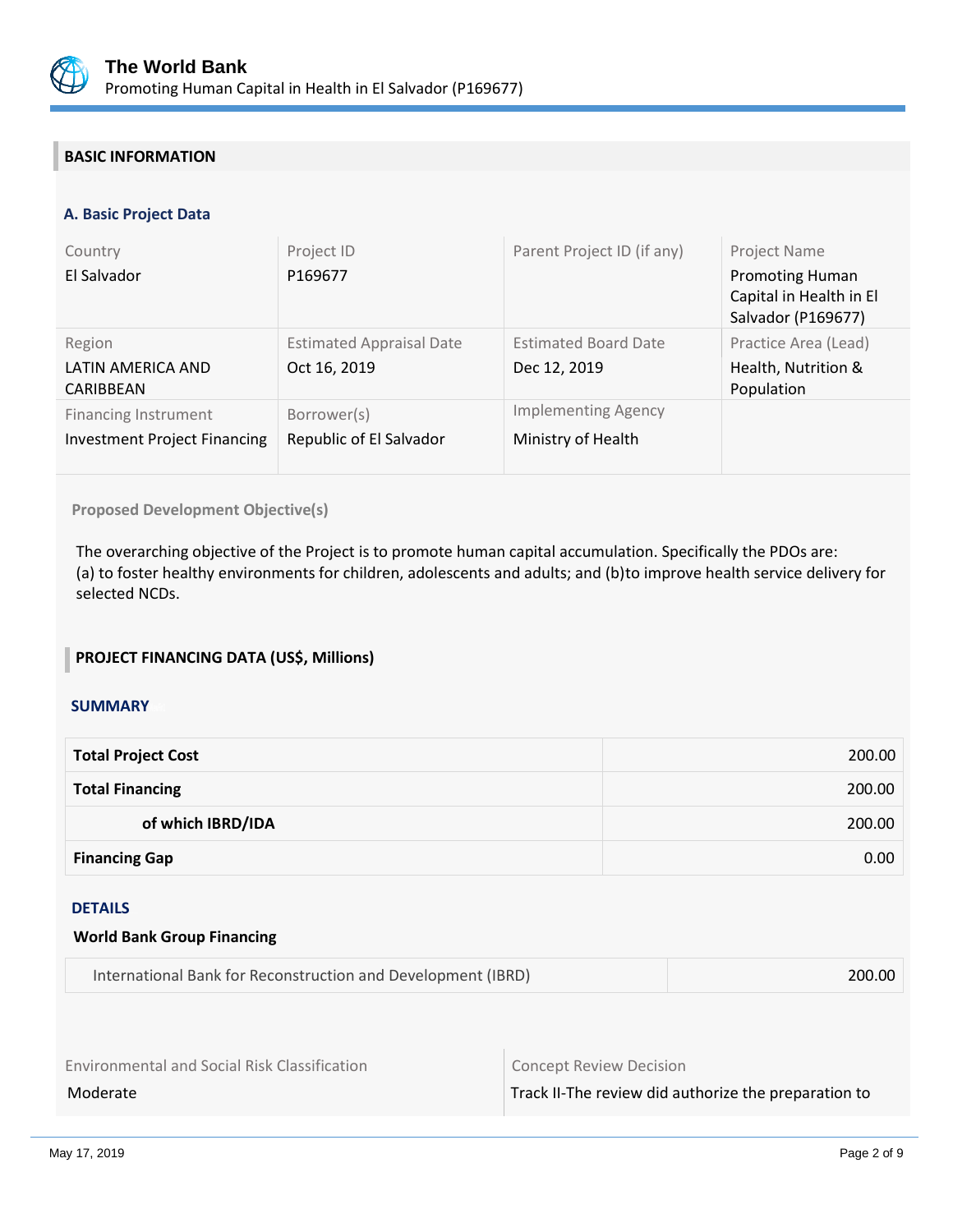

| continue                   |  |
|----------------------------|--|
|                            |  |
| Other Decision (as needed) |  |

# **B. Introduction and Context**

# Country Context

- 1. **El Salvador's low economic growth remains a major challenge.** The country is seemingly trapped in a low growth equilibrium. Real Gross Domestic Product (GDP) growth has averaged just 1.9 percent over 2001-2016, and 2.3 percent in 2017, the lowest in the Central America region and lagging in comparison to lower middle-income countries. Structural weaknesses continue to undermine the growth performance of the country: political polarization that leads to policy inaction, high levels of crime and violence, low investment, poor educational attainment, and fiscal challenges -among other factors—prevent the country from growing at a faster pace. In the absence of a comprehensive reform agenda to address many of these issues, growth projections for headline GDP are not expected to diverge significantly from what has been observed in the recent past (potential GDP growth is estimated at below 2 percent).
- 2. **The country's fiscal situation has deteriorated, becoming increasingly complex given its significant public financing needs and raising risks of sustainability.** The low growth environment and elevated debt stock pose important challenges to debt dynamics**.** The debt-to-GDP ratio has risen gradually, from about 45 percent of GDP in 2009 to 54 percent in 2018<sup>1</sup>. While such debt level would be easily manageable through a comprehensive fiscal reform, the political impasse is preventing a meaningful solution. Public debt, therefore, is expected to continue its upward trend in the absence of a comprehensive fiscal consolidation program. The fiscal situation has limited the development and expansion of important social programs. Spending in social assistance and coverage of social programs has decreased.
- 3. **El Salvador is currently experiencing high migration rates and increasing crime and violence which contributes to slow economic growth.** Estimates show that 1 in 3 Salvadorans live abroad, mostly in the U.S and 23 percent of the population declare an intention to migrate, with the youngest population (ages 16 to 29) being most likely to leave the country. The high migration and the low fertility rate (1.87 birth per woman, 2017) has determined a low rate of population increase (0.25 percent in 2017). However, migration has resulted in remittances which are approximately 16 percent of the GDP and a major source of income for Salvadorans. El Salvador has one of the highest violence rates in Latin America and the Caribbean (LAC) in three domains: domestic violence, sexual violence against women, and street/gang related violence. The continued violence threatens the growth and human development of the population. According to the United Nations Office of Drug and Crime, El Salvador ranks in the top five countries worldwide for homicide rates. Young males are more likely to be victims of homicide, and women are more likely to experience violence by someone they know.
- 4. **El Salvador's window of opportunity is its young population**. El Salvador is still a young country approaching the stage of the demographic bonus with a median age of 27.1 years; about 20.2 percent of the population is aged between 15

<sup>1</sup> El Salvador PER, 2018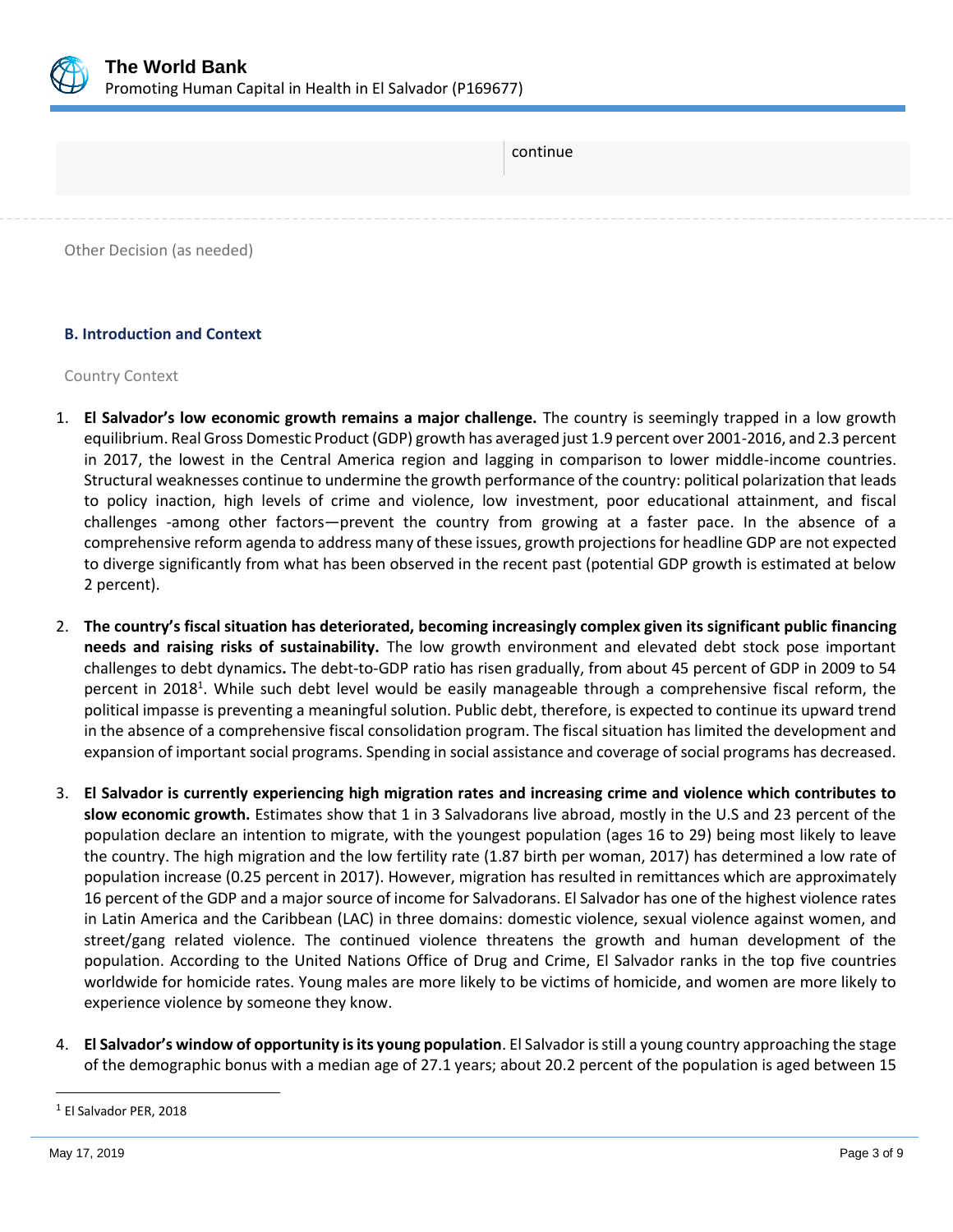

and 24 years and 40 percent is aged 25-54 years.<sup>2</sup> Life expectancy is 69 years for men and 78 years for women. This gap is explained by a high level of mortality among men due to external causes. As a young country, El Salvador still has opportunities for growth and development. The 2018 Human Capital Index (HCI) places El Salvador as one of the lowest ranking countries in the Latin American region. The HCI measures the combination of skills, health, knowledge and resilience that a child born today can expect to achieve taking into account the health and education challenges experienced by the country where said child lives. Safeguarding human capital throughout the life course would include the promotion of healthy habits, actions to prevent the early onset of diseases and continuous access to quality care.

#### Sectoral and Institutional Context

- 5. **There is a general lack of integration between the various institutions that provide health services and support throughout the country**. The National Health Care System is comprised of the Ministry of Health (MINSAL), and the Salvadorian Social Security Institute (ISSS), which cover 96 percent of the population. In addition, health care and other services are provided by the Solidarity Fund for Health (FOSALUD), the Salvadorian Handicap Rehabilitation Institute (ISRI), the Salvadorian Teachers' Welfare Institute (ISBM), Military Health Group (COSAM), the Red Cross, the National Directorate of Medicines (DNM), and the Superior Council of Public Health (CSSP). The limited integration/coordination of the public provision of health care is reflected in the differences in per capita expenditures among the different providers. The fragmentation of the health system results in overlaps in networks of care for different population groups. Investments plans of institutions needed to be complementary and purchasing of health care services to increase technical and allocative efficiency among the MINSAL, ISSS and FOSALUD pose a challenge. To focus the health care on the user and prioritization of investments for health care prevention are required as part of the health sector reform as described in the Government's National Development Plan: Plan Cuscatlán.
- 6. **Despite increases in public health expenditure and reduction in child mortality, high levels of inequality hamper progress in improving health outcomes.** Public expenditures on health increased from 3.7 percent of GDP in 2007 to 4.5 percent in 2016.<sup>3</sup> Due to increases in public health expenditure and national investments in health, El Salvador was the only country in Central America that successfully achieved MDG4, the reduction of under 5 mortality rate (the rate was of 17 per 1,000 live births, compared to a goal of 20). However, challenges remain in the access to and coverage of health services. The persistently high rates of maternal and child mortality in rural, underserved areas are direct reflections of the remaining inequities in health coverage. High rates of violence against women and children and high murder rates impact the quality of life and mental health of the population. The lack of security and an unsafe environment affect the social, cognitive and emotional development of children.
- 7. **Maternal mortality, adolescent pregnancy, malnutrition and Non-Communicable Diseases (NCDs) are key health challenges of the health system in El Salvador.** In 2015, the maternal mortality ratio was 42.3 deaths per 100,000 live births, with 19 percent of maternal deaths among girls and adolescents. According to official government data, out of the total deliveries attended in the public facilities, 22.9 percent correspond to adolescents in 2015. Adolescent pregnancy affects girl's enrollment in the education system and increases the demand of health care services. A young woman from the lowest quintile of formal instruction (5th quintile), compared to the group with the greatest access to education (1st quintile) is 60 percent more likely to get pregnant.
- 8. **El Salvador's epidemiological transition has resulted in chronic diseases and trauma and accidents ranking as the highest causes of death.** According to the World Health Organization, mortality from NCDs in El Salvador increased

<sup>&</sup>lt;sup>2</sup> World Health Organization. Countries profiles: El Salvador. Accessed February 25<sup>th</sup>, 2018. Available from: https://www.who.int/countries/slv/en/

<sup>3</sup> Pan American Health Organization. 2019. Country Report: El Salvador. [https://www.paho.org/salud-en-las-americas-2017/?page\\_id=119](https://www.paho.org/salud-en-las-americas-2017/?page_id=119)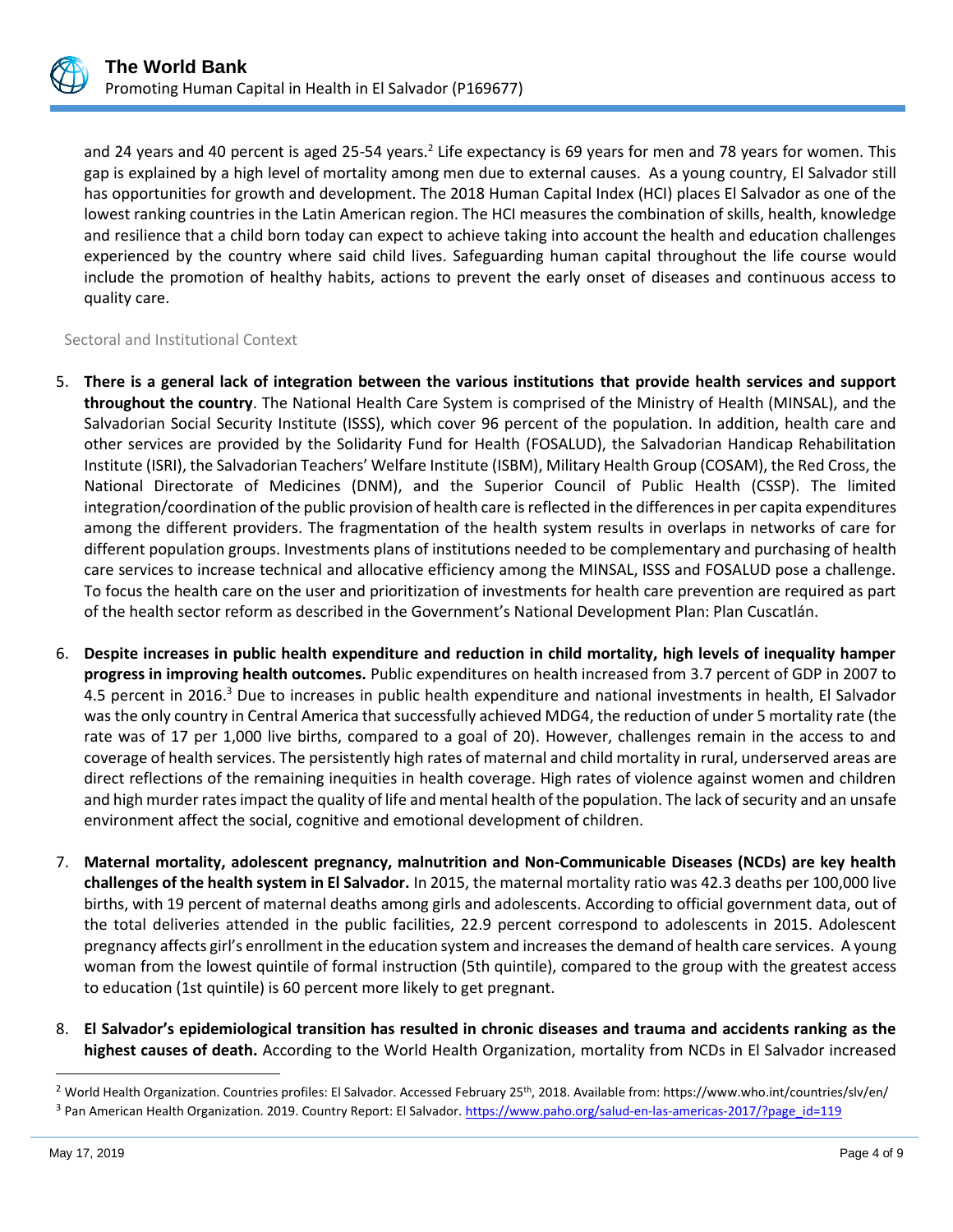

from 67.9 percent in 2010 to 74 percent in 2016. El Salvador's 2015 National Survey on Non-communicable Diseases in the Adult Population revealed that 40 percent of the population lives a sedentary lifestyle, 9.4 percent reported atrisk drinking and 7.8 percent reported smoking daily<sup>4</sup>. Overweight and obesity are increasing with 38 percent of the population being overweight and 27 percent are obese. There is also a high prevalence of chronic kidney disease (12.6 percent). There is a need for long term planning for the management and prevention of these diseases at the national level, together with other institutions. NCDs are generating high burden cost to the society. Hospitalizations and deaths from NCDs increased from 2014 to 2015 in 1.6 percent and 1.9 percent, respectively. Hypertension, diabetes, and chronic lower respiratory diseases represented 91.6 percent of NCD-related consultations. In 2015, diabetes, chronic renal disease, and cancer constituted 62 percent of hospitalizations and 57 percent of NCD deaths<sup>5</sup>. Therefore, the increasing trend of morbidity, mortality, and disability caused by NCDs, mental disorders, and injuries must be addressed effectively, and the decision cannot be delayed. The national health system response from the national health system will require surveillance, prevention, management and treatment to control NCDs and precise intersectoral actions that permits to influence their social determinants and risk factors.

9. **In addition to high inequalities and rising NCDs, the rise in crimes, domestic violence and homicides over the last three decades has added significant pressures on the population and its health system.** High rates of violence against women and children coupled with high murder rates have a devastating impact on the quality of life and mental health of the population. The lack of security and an unsafe environment affect the social, cognitive and emotional development of children. Exposure to community violence is perhaps the most detrimental event children can experience, since it impacts how they think, feel and act. Unsafe environments affect children early in their development, costing them the opportunity for a nurturing environment. With respect to health services, unsafe environments also pose challenges in access to care, especially critical for pregnant women. Meanwhile, emergency facilities are burdened by cases of domestic and street violence.

#### Relationship to CPF

- 10. **The proposed Project aligns with the Country Partnership Framework (CPF) for El Salvador FY2016-2019 (Report No. 95185) and the Performance and Learning Review (Report No. 120362-SV)**. The proposed Project will contribute to Pillar II: Fostering Sustainability and Resilience, Objective 5: Promote the efficiency of public spending as it aims to promote efficiency of public health spending by focusing on prevention and early detection of non-communicable diseases; and it will ensure value for money in specific interventions along the life cycle of the target population. The project will strengthen the institutional capacity of the service delivery of the MOH to contribute to better quality of services and Universal Health Coverage (UHC).
- 11. **The proposed Project is in line with the World Bank's twin goals of eliminating extreme poverty and boosting shared prosperity by assisting El Salvador to accelerate progress towards the achievement of UHC.** It is also closely aligned with the Sustainable Development Goals (SDGs) which stress the importance of achieving UHC and financial protection. The proposed Program is consistent with the Priority Directions of the Health, Nutrition and Population Global Practice 2016-2020 and aligned with the World Bank's Human Capital Project, which calls for countries to make greater investments in health and education to improve the productive capacities of their populations.

<sup>4</sup> ENECA -2014-2015 [https://www.salud.gob.sv/archivos/comunicaciones/archivos\\_comunicados2017/pdf/presentaciones\\_evento20032017/01-](https://www.salud.gob.sv/archivos/comunicaciones/archivos_comunicados2017/pdf/presentaciones_evento20032017/01-ENECA-ELS-2015.pdf) [ENECA-ELS-2015.pdf](https://www.salud.gob.sv/archivos/comunicaciones/archivos_comunicados2017/pdf/presentaciones_evento20032017/01-ENECA-ELS-2015.pdf)

<sup>5</sup> Ministerio de Salud (El Salvador). *Informe de labores 2015–2016: la salud es un derecho y un MINSAL fuerte, su mejor garantía*. San Salvador: MINSAL; 2016. Available from[: http://www.salud.gob.sv/download/informe-de-labores-2015-2016/.](http://www.salud.gob.sv/download/informe-de-labores-2015-2016/)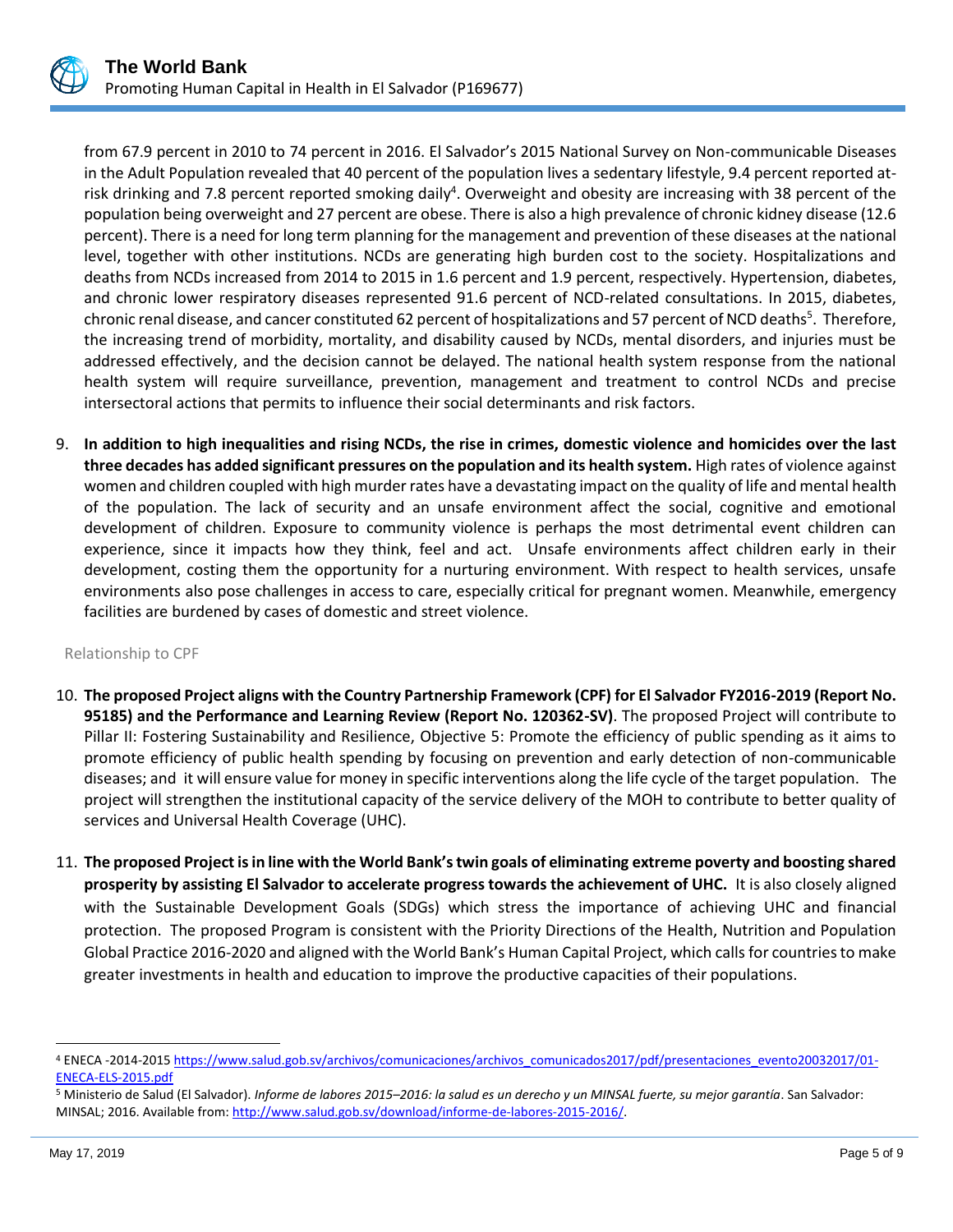

# **C. Proposed Development Objective(s)**

The overarching objective of the Project is to promote human capital accumulation. Specifically the PDOs are:

- a) to foster healthy environments for children, adolescents and adults; and
- b) to improve health service delivery for selected NCDs.

Key Results (From PCN)

- a) Share of children under three-year-old benefitting from participating in integrated early childhood development, health and education services<sup>6</sup>
- b) Share of accessing to preventive health services
- c) Share of patient's early identification of risk factors receiving preventative and early treatment services for diabetes and hypertension.

#### **D. Concept Description**

Under the principle that each age stage in life has different needs as well as different potentials to promote the population's wellbeing, this Project proposes differentiated interventions along the life cycle. The Project also focuses on actions to strengthen governance, regulations in the health system, and coordination among key stakeholders.

#### **Component 1: Human Capital in Health for the population younger than 24 years of age**

This component will promote human capital development to the population aged 0 to 24 years through the promotion of healthy and safe environments that create a child-friendly, and accessible learning space. This component has two subcomponents as follows:

(a) *Sub component 1.1 Investing in the formative years of life*. This sub-component includes children from 0 to 14 years of age and aims to: (a) strengthen the governance and regulatory framework for Early Childhood Development (ECD) service provision in El Salvador and to expand the provision of ECD to the at-risk population; and (b) support the development and implementation of a system to assess gaps and develop activities to promote and strengthen school health in accordance with international good practices. *Sub-Component 1.2 -Investing in the adolescent years*. This subcomponent focuses on the population from 15 to 24 years of age to steer this group towards a productive adulthood period. It would support the implementation of the strategy for the prevention of adolescent pregnancy, the promotion of mental health, the better understanding of elements that create social disruption affecting this group of age, and the promotion of safe school surroundings.

#### **Component 2: Strengthening the integral provision of health in the Public Health System.**

This component will improve the quality in the provision of health care in the public system. It will aim to benefit the population of adults 24 years old and above. It would support the expansion of the line of care for selected NCDs tested in the three networks supported under the ongoing Addressing Non-Communicable Diseases Project (P164356)<sup>7</sup> to all the

<sup>&</sup>lt;sup>6</sup> Integrated early childhood care and education services should be understood as services provided under holistic interventions aimed at benefiting children in three broad categories of interrelated outcomes: (i) enhancing school readiness and educational outcomes; (ii) improving physical and mental health outcomes; and (iii) reducing engagement in high-risk behavior.

 $^7$  It supports the Government of E I Salvador in piloting an integrated health care service delivery model to improve the early detection and treatment of cervical cancer, and prevention of NCD risk factors and complications in three networks of three sub-regions of El Salvador: Paracentral, Central, and Oriental.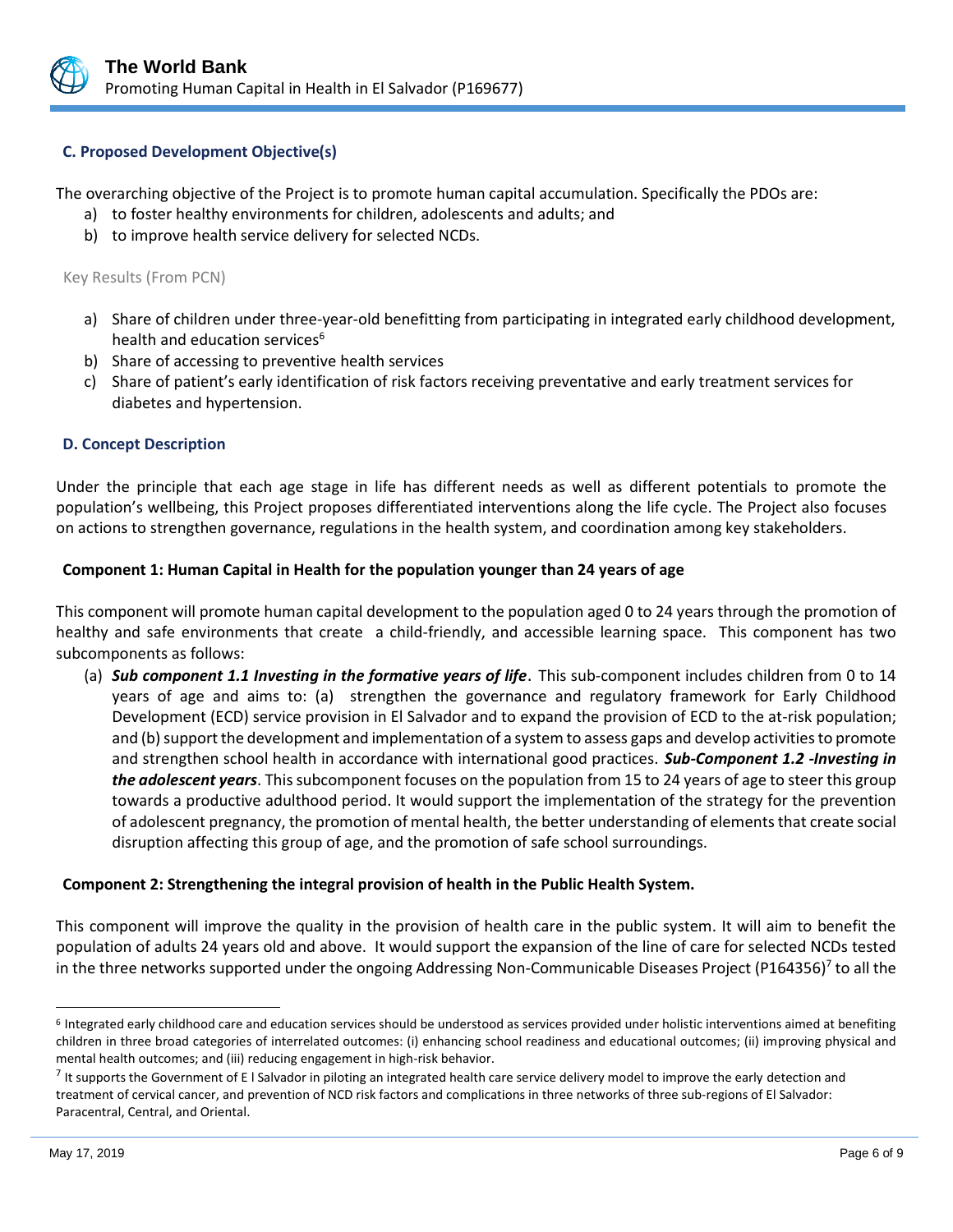

health networks in the country. It would work at the different levels of care and in the Health Care networks ensuring a bottom up approach on the provision of care and a top down approach for the implementation of an efficient use of resources. It will include two sub components:

- *a) Sub component 2.1 Strengthening of the health care networks in the public system.* This subcomponent will strengthen the technical efficiency of the health care networks by improving their capacity for prevention, early diagnosis, and control of NCDs and other conditions that are relevant to local, regional, and national epidemiological profiles.
- b) *Sub component 2.2 Investing in the productive years of the population and beyond*. This subcomponent focuses on particular activities that will benefit the population in the working and retirement years.

#### **Component 3. Project Management**

This component will strengthen the capacity of the MINSAL to administer, implement, supervise, and evaluate Project activities, including support to carry out external financial audits. This component will also finance the second ENECA survey, and the National Nutritional census for first grade children 2021.

| Legal Operational Policies                  | Triggered? |
|---------------------------------------------|------------|
| Projects on International Waterways OP 7.50 | No.        |
| Projects in Disputed Areas OP 7.60          | No         |

#### Summary of Screening of Environmental and Social Risks and Impacts

The project is expected to have moderate environmental risks and impacts as most activities are related to training and capacity building to strengthen human capital in El Salvador. Some mostly small-scale civil works are expected for the rehabilitation and expansion of already existing infrastructure located in urban and rural areas. The exact locations of the infrastructure work and the type of civil works are unknown at this stage. Civil works are not expected to involve land acquisition or restrictions on land use or have negative impacts on tangible or intangible cultural heritage, any critical or sensitive natural habitats, biodiversity areas, or living natural resources. Potential environmental and social impacts of construction are anticipated to be site-specific, manageable and temporary.

The project is mainly expected to have positive social impacts through the promotion of healthy environments, as well as the strengthening of the quality of healthcare provision. Social risks are moderate and related to the risk of excluding indigenous peoples, afro-descendants, and vulnerable and disadvantaged individuals or groups if barriers to access to project benefits are not property identified and addressed, as well as some community health and safety risks from construction activities.

The Borrower will be prepare, consult, and disclose, an Environmental and Social Management Framework (ESMF) including: i) an Environmental and Social Assessment that will analyze the positive and negative, direct and indirect, social and environmental impacts of the project, as well as barriers to access to project benefits for vulnerable and disadvantaged groups, and recommend measures to overcome them; ii) screening checklists and procedures to classify specific project activities according to their risks and impacts; and iii) a generic Environmental and Social Management Plan (ESMP) with general mitigation measures for project activities. The ESMF will also include procedures to determine the type of project activities that may require specific ESMPs. Appropriate mitigation measures will also be developed as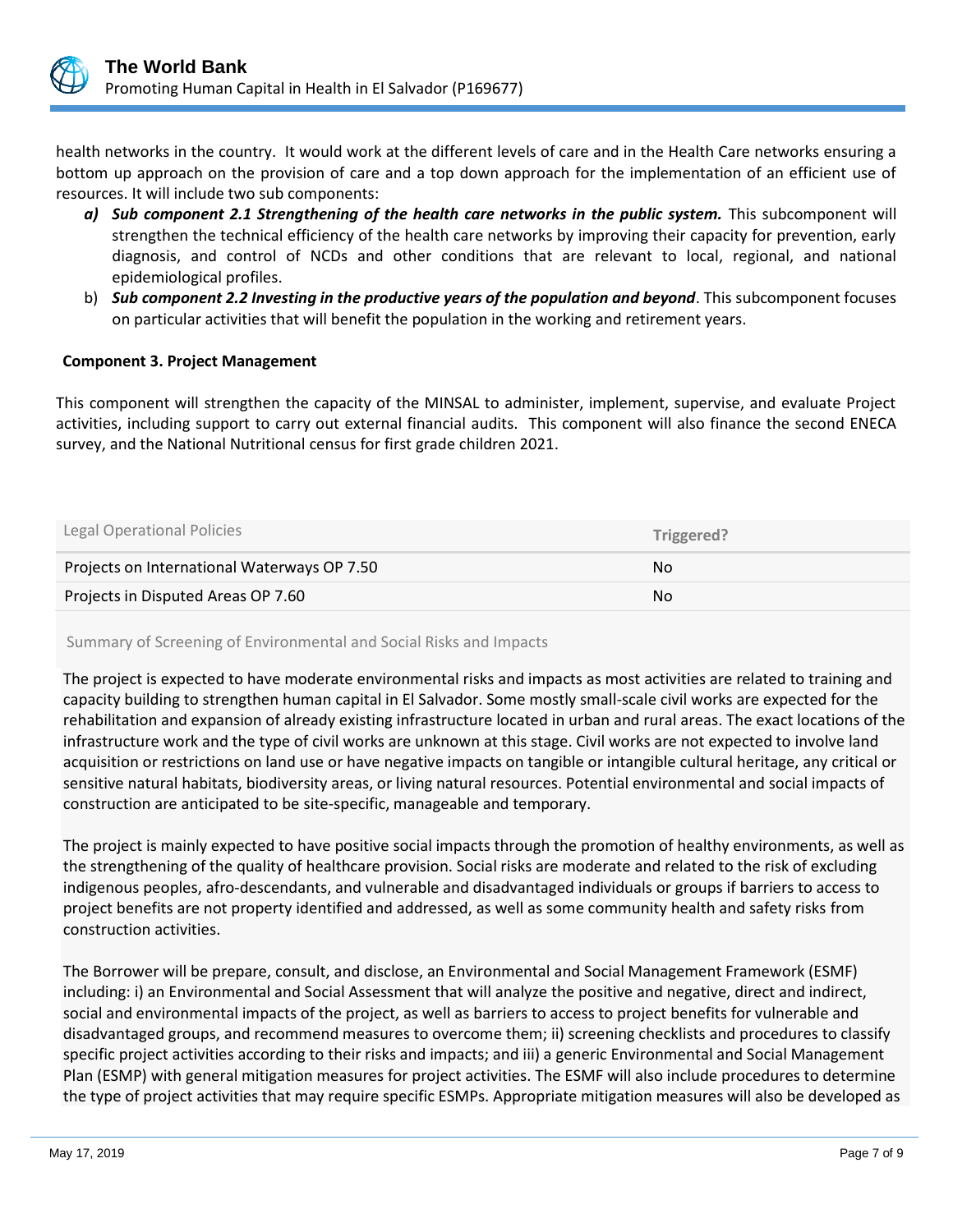

part of the ESMF for pollution that may be generated by construction, which may include: vegetation and soil loss, waste management, air emissions, noise, and water. Energy efficiency measures will also be included.

The Borrower will prepare and disclose Labor Management Procedures (LMP) before appraisal to identify the different types of project workers that are likely to be involved in the project and set out the way in which they will be managed, in accordance with the requirements of national law and ESS2. To ensure health and safety of workers during the construction phase of the project, the LMP will include a Health and Safety Plan in line with the World Bank Group Environment, Health and Safety Guidelines for construction activities. A labor specific Grievance Redress Mechanism (GRM) will be developed by the Borrower.

As the project is national in scope, Indigenous Peoples will be beneficiaries, and some of the selected municipalities may be in areas with indigenous peoples fitting the criteria of ESS7. The Borrower will be asked to prepare, consult, and disclose an Indigenous Peoples Planning Framework before appraisal, as well as Indigenous Peoples' Plans during project implementation focused on communities with similar cultural characteristics in municipalities where Indigenous Peoples might be present.

The Borrower will prepare and disclose Stakeholder Engagement Plan mapping stakeholders, describing the timing and methods of engagement with them throughout the life-cycle of the project, and describing the project's GRM.

The Borrower will prepare and disclose an Environmental and Social Commitment Plan including the necessary measures that the project will need to address during preparation and implementation to ensure compliance with the ESSs and the project's social and environmental instruments.

**Note** To view the Environmental and Social Risks and Impacts, please refer to the Concept Stage ESRS Document**.**

#### **CONTACT POINT**

#### **World Bank**

Amparo Elena Gordillo-Tobar Sr Economist (Health)

#### **Borrower/Client/Recipient**

Republic of El Salvador

#### **Implementing Agencies**